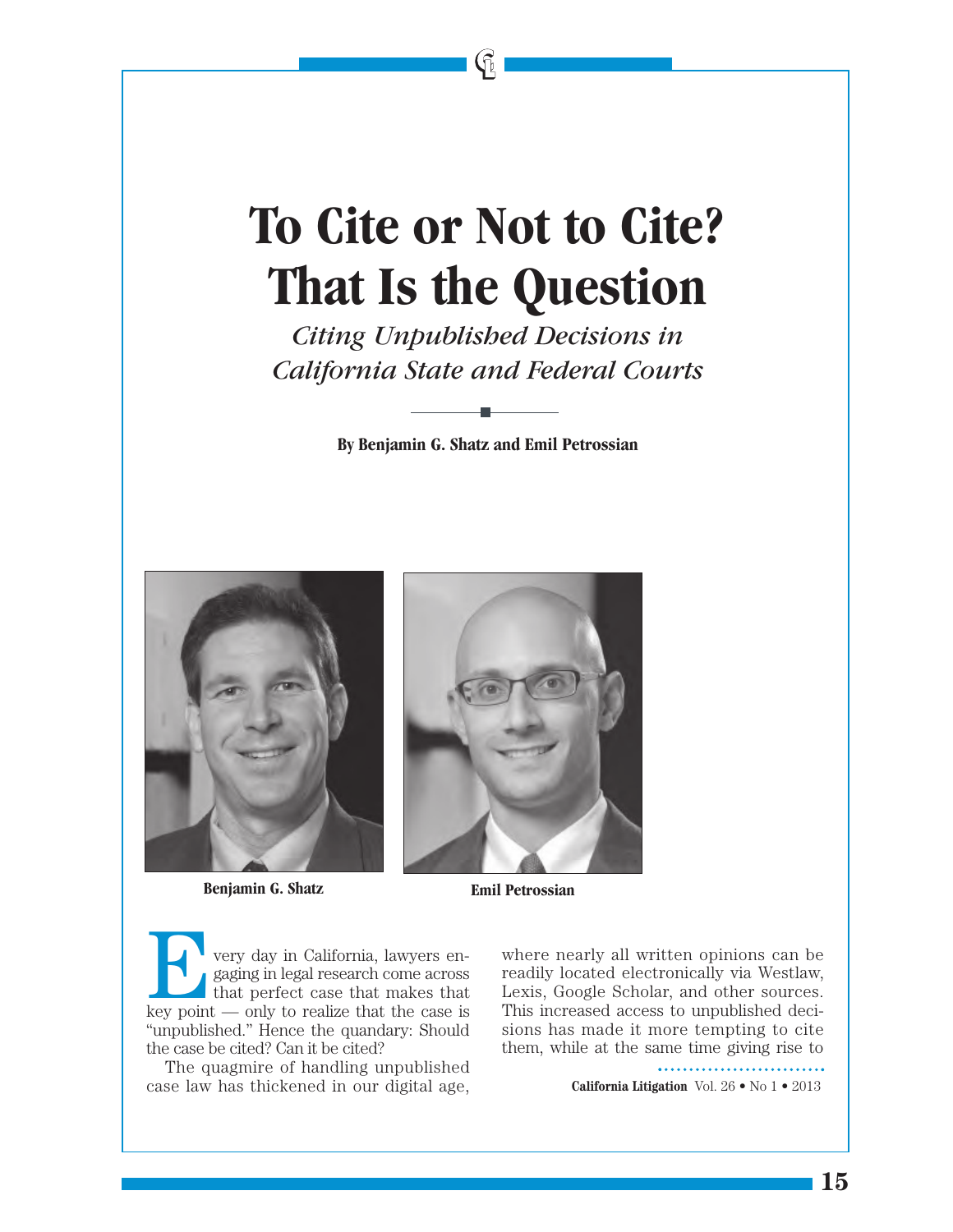much confusion regarding the propriety of doing so.

 $\mathfrak{G}% _{k}(G)$ 

To complicate matters, California has unique practices regarding unpublished, partially published, and even depublished appellate opinions; and federal practices governing the citation of published and unpublished authority have a complicated history. Given that precedent is the lifeblood of legal argument, understanding how to deal with unpublished authority is essential knowledge for any litigator. To help eliminate some of the confusion surrounding unpublished decisions, this article aims to provide a roadmap for California practitioners to determine whether a particular decision may be cited in state and federal courts in California.

## — **Citations in** — **California** *State* **Courts**

The rules governing the citation of unpublished California state-court opinions in California state courts are relatively straightforward. All decisions of the California Supreme Court are automatically published in California Reports, and thus may be cited. (Cal. Rules of Court, rule 8.1105(a).)

The problem of unpublished decisions arises with opinions from the Court of Appeal or superior court appellate division. Opinions of these courts are not published unless specifically certified for publication. (Rule 8.1105 (b).) Fortunately, a simple rule of court exists to provide guidance: Any decision that is not certified for publication (or not ordered published) "must not be cited or relied on by a court or a party in any other action." (Rule 8.1115(a).) So far, so good.

The rule has two express exceptions: An unpublished opinion may be cited or relied on when the opinion is (1) "relevant under the doctrines of law of the case, res judicata, or collateral estoppel"; or (2) "relevant to a criminal or disciplinary action because it states reasons for a decision affecting the same defendant or respondent in another such action." (Rule 8.1115(b).) These exceptions rarely come into play.

The next question is, "when" is an appellate opinion ripe for citation? The rule again is clear: As soon as the Court of Appeal issues an opinion for publication, it may be cited. (Rule  $8.1115(d)$ .) This is true even though

 $\epsilon$ *Taking their cue from the Ninth Circuit. as they must, California's*  $f$ *ederal district courts also generally apply*  $California's rules$ *regarding the citation of unpublished or depublished 1*<br>California cases.<sup>9</sup>

The same is true for a previously unpub-

the decision is not technically "final" for another 30 days after it is published — *e.g*., the Court of Appeal has jurisdiction to change the opinion *sua sponte* or via a petition for rehearing; and the possibility of review by the Supreme Court still exists (generally for another 100 days).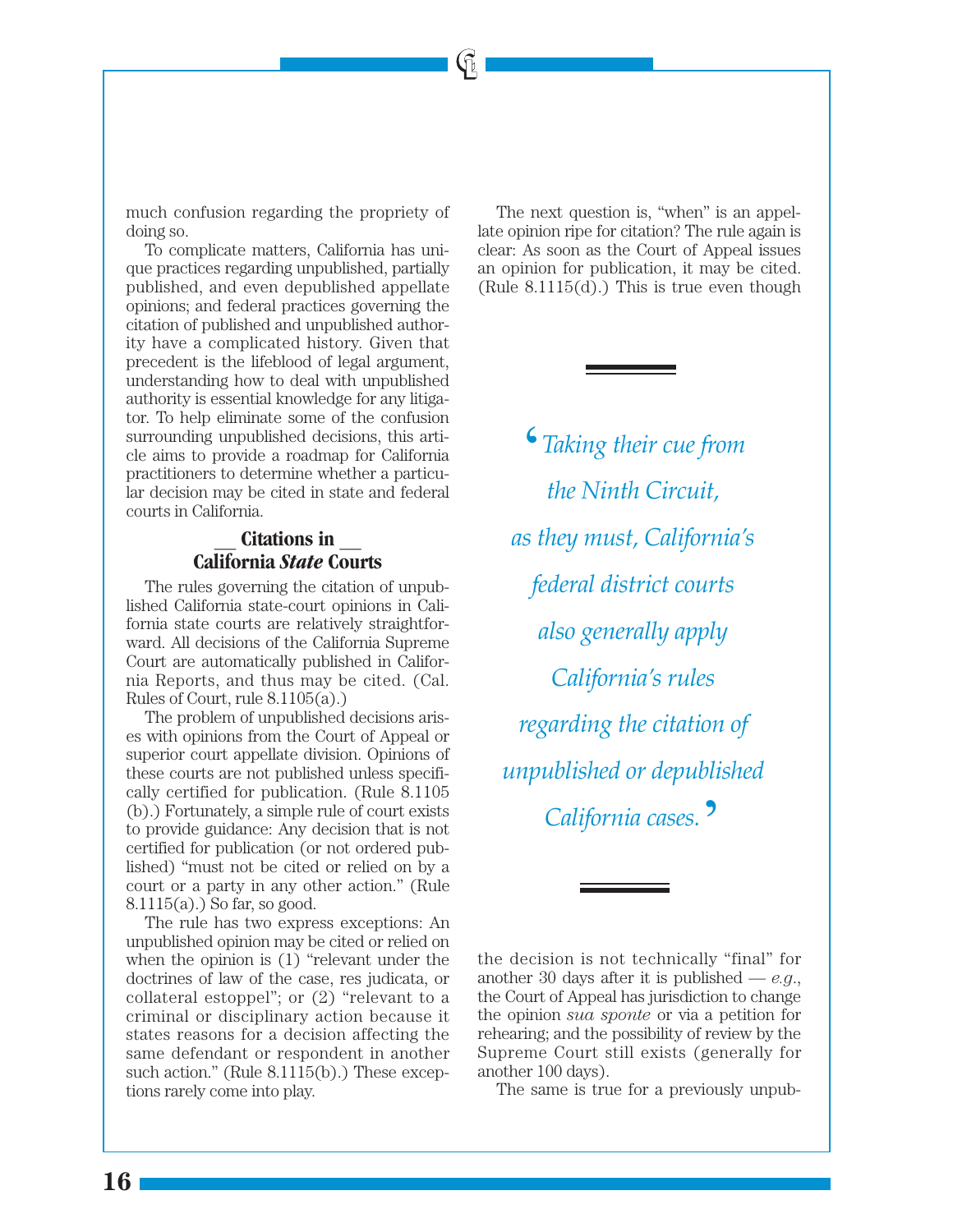lished decision that has been ordered published: As soon as the decision is certified for publication, it may be cited. (Rule 8.1115 (d).) Sometimes opinions are only partially published, so be sure to cite only to the published portions of such decisions. (Rule 8.1110.)

 $\mathfrak{h}$ 

Understand, however, that citing recently published cases within this 100-day window carries some risk. If the Court of Appeal grants a rehearing or if the Supreme Court grants review, then the opinion is immediately superseded and no longer considered published, and thus is not citable. (Rule 8.1105  $(e)(1)$ .) Moreover, the Supreme Court has authority to order that an unpublished opinion be published, and to decertify the publication of a published opinion.(Rule 8.1105  $(e)(2)$ .) Accordingly, when contemplating freshly hatched decisions, extra diligence is required.

The precise wording of Rule 8.1115's restrictions on the citation of unpublished opinions makes clear that the rule applies to opinions of the Court of Appeal and superior court appellate division. Thus, California's Rule does not extend to unpublished decisions from other jurisdictions, including federal courts. Precedent consistently recognizes this basic limitation on the rule's scope. (See, *e.g., Haligowski v. Superior Court* (2011) 200 Cal.App.4th 983, 990, fn. 4 ["Unpublished federal opinions are citable notwithstanding [Rule 8.1115] which only bars citation of unpublished *California* opinions." (emphasis in original)]; *Harris v. Investor's Bus. Daily, Inc.* (2006) 138 Cal. App.4th 28, 34 ["[E]ven unpublished federal opinions have persuasive value in this court, as they are not subject to [Rule 8.1115], which bars citation of unpublished California opinions" (citation omitted)]; *Bowen v. Ziasun Techs., Inc*. (2004) 116 Cal.App.4th 777, 787, fn. 6; *City of Hawthorne ex rel. Wohlner v. H&C Disposal Co.* (2003) 109 Cal.App.4th 1668, 1678, fn. 5.)

Of course, unpublished decisions of federal district and appellate courts — even on issues of federal law — are not binding on California state courts and constitute only persuasive authority. (See *Ticconi v. Blue Shield of Cal*. (2008) 160 Cal.App.4th 528, 541, fn. 10.) Even courts viewing federal decisions on federal issues to be deserving of "great weight," recognize that, in some circumstances, California state courts may ignore federal precedent. (*E.g., Etcheverry v. Tri-Ag Serv., Inc*. (2000) 22 Cal.4th 316, 320; *People v. Williams* (1997) 16 Cal.4th 153, 190; *Pac. Shore Funding v. Lozo* (2006) 138 Cal.App.4th 1342, 1352 [lower federal court decisions on federal law are not binding on state courts; such decisions are persuasive and entitled to great weight; but where lower federal precedents are divided or lacking, state courts must necessarily make an independent determination of federal law].)

## — **Citations in** — **California** *Federal* **Courts**

Turning to the federal court system, opinions from the Supreme Court of the United States, are, of course, all published and always citable. Similarly, with limited exceptions noted below, district court decisions are also citable whether they appear in a print publication or not. (*Sorrels v. McKee* (9th Cir. 2002) 290 F.3d 965, 971.)

The complications arise at the intermediate appellate level. Like California's Court of Appeal, the federal circuit courts of appeals issue both published and unpublished decisions. Published decisions appear in West's Federal Reporter (starting with cases from 1880), and — somewhat ironically — starting in 2001, "unpublished decisions" (from most circuits, including the Ninth Circuit) typically appear in a case law reporter titled the Federal Appendix. Thus, it is perfectly accurate to say that "unpublished cases are published in the Federal Appendix" — although a non-lawyer might perceive this as lawyer's double-talk.

The governing citation rule in the Ninth Circuit is Circuit Rule 36-3, which provides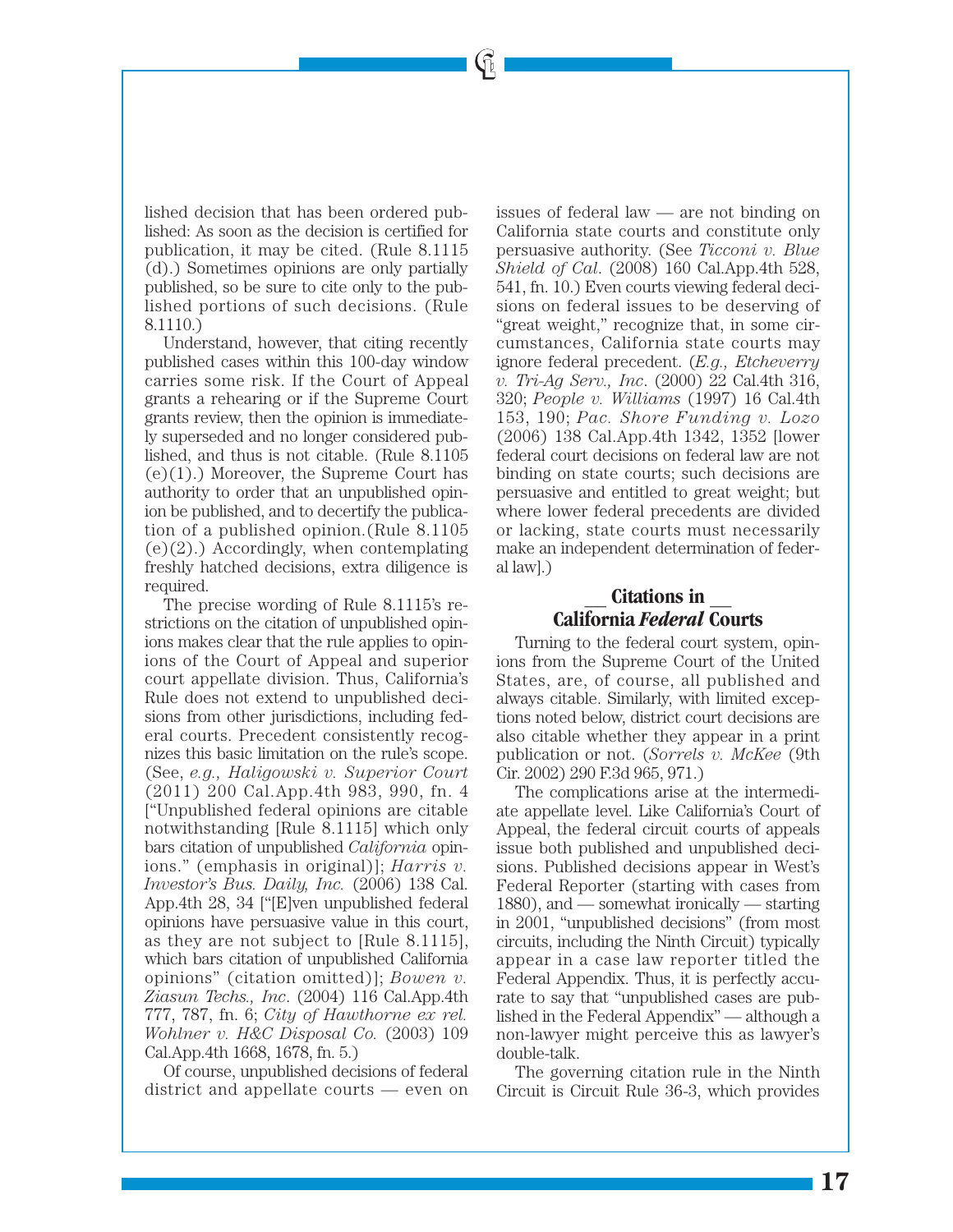$\mathfrak{g}_\mathbb{I}$ 

that unpublished Ninth Circuit dispositions and orders are (a) not precedent (*i.e*., not binding on district courts or other Ninth Circuit panels), except when relevant under the doctrine of law of the case or rules of claim preclusion or issue preclusion; (b) citable to courts within the Ninth Circuit if issued on or after January 1, 2007; and (c) not citable if issued before January 1, 2007, except under limited circumstances (e.g., when relevant under preclusion doctrines, or for factual purposes, or to demonstrate the existence of a conflict). (See *Sorchini v. City of Covina* (9th Cir. 2001) 250 F.3d 706, 708 [the "factual purposes" exception "permits the citation to an unpublished disposition where the very existence of the prior case is relevant as a *factual* matter to the case being briefed," which "will almost always involve one or both of the parties to the pending case" — the exception does not permit citation for the purpose of providing "notice" to a court of the existence or absence of legal precedent (emphasis original)].)

Thus, the key date to remember is 2007: Unpublished Ninth Circuit decisions issued in or after 2007 are citable without restriction as persuasive authority. But pre-2007 unpublished decisions are not citable, subject to certain rare exceptions.

By its express terms, Rule 36-3 extends only to unpublished Ninth Circuit decisions, not to decisions or orders issued by other courts, including district courts within the Ninth Circuit. (See *Renick v. Dun & Bradstreet Receivable Mgmt. Servs*. (9th Cir. 2002) 290 F.3d 1055, 1058 ["Rule 36-3 quite clearly prohibits citations only of our unpublished dispositions; it does not apply to unpublished dispositions issued by any other courts within our circuit or elsewhere"].)

Thus, federal courts in California generally can (and often do) rely on unpublished orders and opinions from district courts and courts of appeals from circuits other than the Ninth Circuit. (*E.g., Alvarenga-Villalobos v. Reno* (N.D.Cal. 2000) 133 F.Supp.2d 1164,

1167–1168 [citing and relying on an unpublished Third Circuit case].) Even Ninth Circuit decisions rely on sister-circuit unpublished precedent from time to time. (*E.g., EEOC v. United Parcel Serv., Inc*. (9th Cir. 2002) 306 F.3d 794, 803, fn. 5 [citing a 4th Circuit Federal Appendix case]; *United States v. Arellano-Rivera* (9th Cir. 2001) 244 F.3d 1119, 1126.) Under the federal doctrine of stare decisis, of course, these authorities are only persuasive precedent. (*Hart v. Massanari* (9th Cir. 2001) 266 F.3d 1155, 1169–1174.)

Likewise, Ninth Circuit Rule 36-3 does not cover unpublished state-court decisions. Nonetheless, the Ninth Circuit and federal district courts in California typically apply state rules governing the citation of unpublished state court decisions. For example, in *Rennick v. O.P.T.I.O.N. Care, Inc*. (9th Cir. 1996) 77 F.3d 309, 317, the plaintiffs cited *Ciampi v. Red Carpet Corp*. (1985) 167 Cal. App.3d 336, *rehearing granted*, to support their argument that the defendant violated California's Franchise Investment Law. The Ninth Circuit refused to consider Ciampi, however, because the California Court of Appeal had granted rehearing, thereby superseding the opinion and rendering it unpublished under California's publication rules.

Similarly, in *Credit Suisse First Boston Corp. v. Grunwald* (9th Cir. 2005) 400 F.3d 1119, the Ninth Circuit refused to consider Jevne v. Superior Court (2003) 113 Cal. App.4th 486, *review granted*, based on the California Supreme Court's grant of review. The court explained: "Under California Rules of Court, a superseded opinion is not considered published, and an unpublished opinion cannot be cited to or relied on by other courts. In short, an unpublished opinion does not constitute binding precedent. Accordingly, we are not bound by the Jevne court's analysis of California law." (*Grunwald, supra*, 400 F.3d at p. 1126, fn. 8.)

Taking their cue from the Ninth Circuit, as they must, California's federal district courts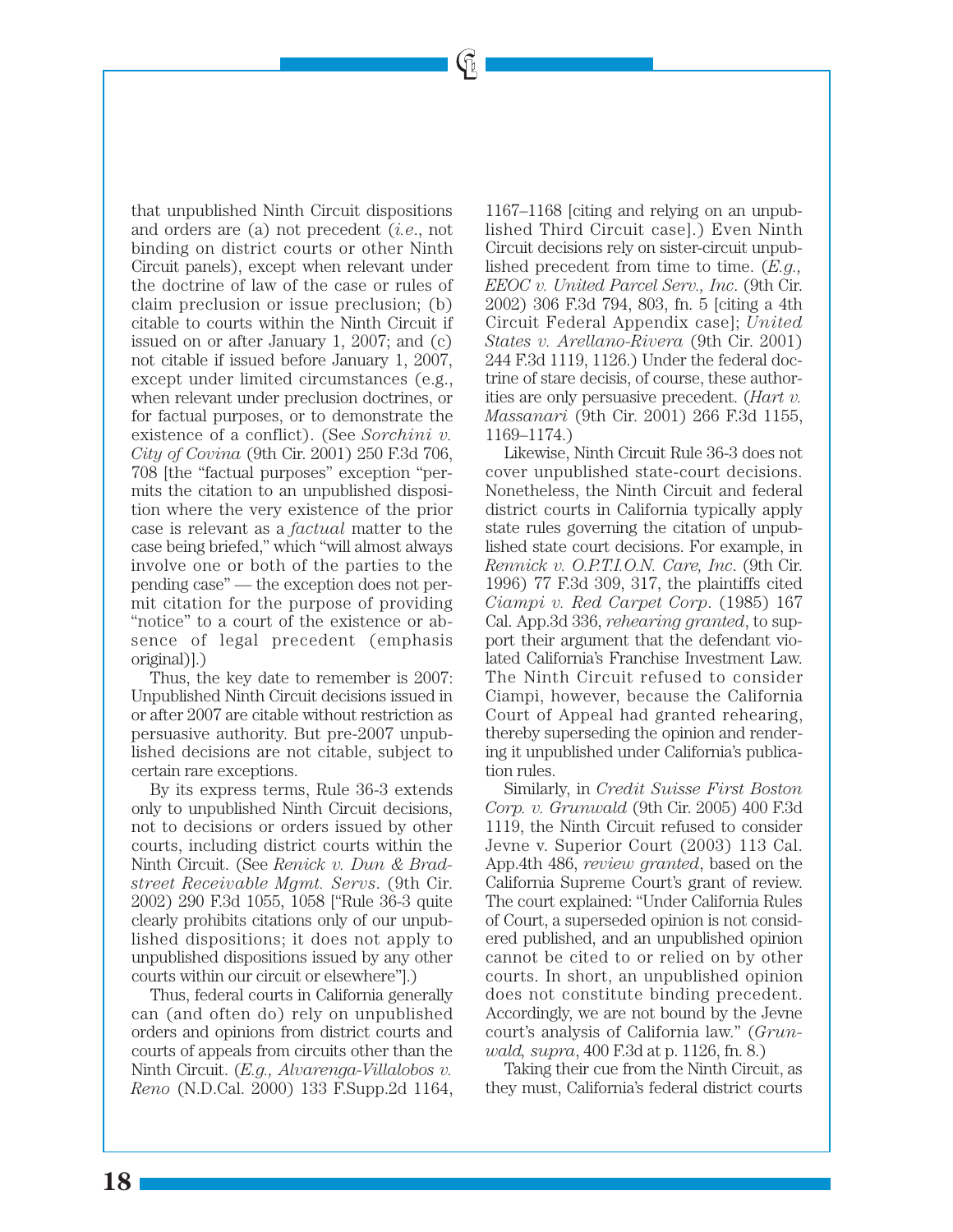also generally apply California's rules regarding the citation of unpublished or depublished California cases. (*E.g., Taylor v. Quall* (C.D.Cal. 2006) 458 F.Supp.2d 1065, 1068 [rejecting citations to two unpublished California Court of Appeal opinions].) However, at least one federal district court in California has refused to be bound by those rules. In *Cole v. Doe 1* (N.D.Cal. 2005) 387

> $6$ *A final consideration is that federal district*  $1$ *courts have the power to prohibit or restrict the k* citation of unpublished *decisions by local +.,\*'&\*,5):* !

F.Supp.2d 1084, 1103, fn. 7, the district court cited and relied on an unpublished California case, reasoning that California's rule was "not binding in the federal courts," as determined by the Eighth Circuit, *In re Temporomandibular Joint Implants Prods. Liability*

*Litig*. (8th Cir. 1997) 113 F.3d 1484, 1493, fn. 11 ("Joint Implants").

 $\mathfrak{g}$ 

*Cole's* reliance on *Joint Implants* seems erroneous, because the Eight Circuit's determination regarding the applicability of California's citation rules directly contradicts the Ninth Circuit's rule. Cole also suggested that it was permitted to rely on the unpublished state-court decision "not…as decisional law but rather for its persuasive reasoning." (*Cole, supra*, 387 F.Supp.2d at p. 1103, fn. 7.) But such a rule undermines California's prohibition of unpublished statecourt decisions, because all unpublished decisions constitute persuasive (albeit uncitable) authority. Thus, citing an unpublished decision for its "persuasive reasoning" is no different than citing it as "decisional law." Indeed, this is precisely the type of argument that practitioners should *never* make to support citing a noncitable unpublished decision.

Ultimately, the applicability of California's citation rules in federal courts makes sense. Federal courts charged with the task of resolving issues of state law must determine how state courts would rule on those same issues. (*Mullaney v. Wilbur* (1975) 421 U.S. 684, 691 [state courts are the ultimate expositors of state law, and federal courts "are bound by their constructions except in extreme circumstances"].) This purpose would be undermined if federal courts could consider unpublished cases that state courts could not rely on. (See, *e.g., Antablian v. State Bd. of Equalization* (Bankr. C.D.Cal. 1992) 140 B.R. 534, 536–537 [recognizing that because its task was "to determine how a California state court would rule," the court could not reasonably rely on an unpublished California state-court decision "as an indication of how a California appellate court would rule"].)

Moreover, federal courts' ability to cite unpublished state-court decisions might lead to disuniformity in the law, which, in turn, could engender forum shopping between the state and federal court systems. Thus, Cali